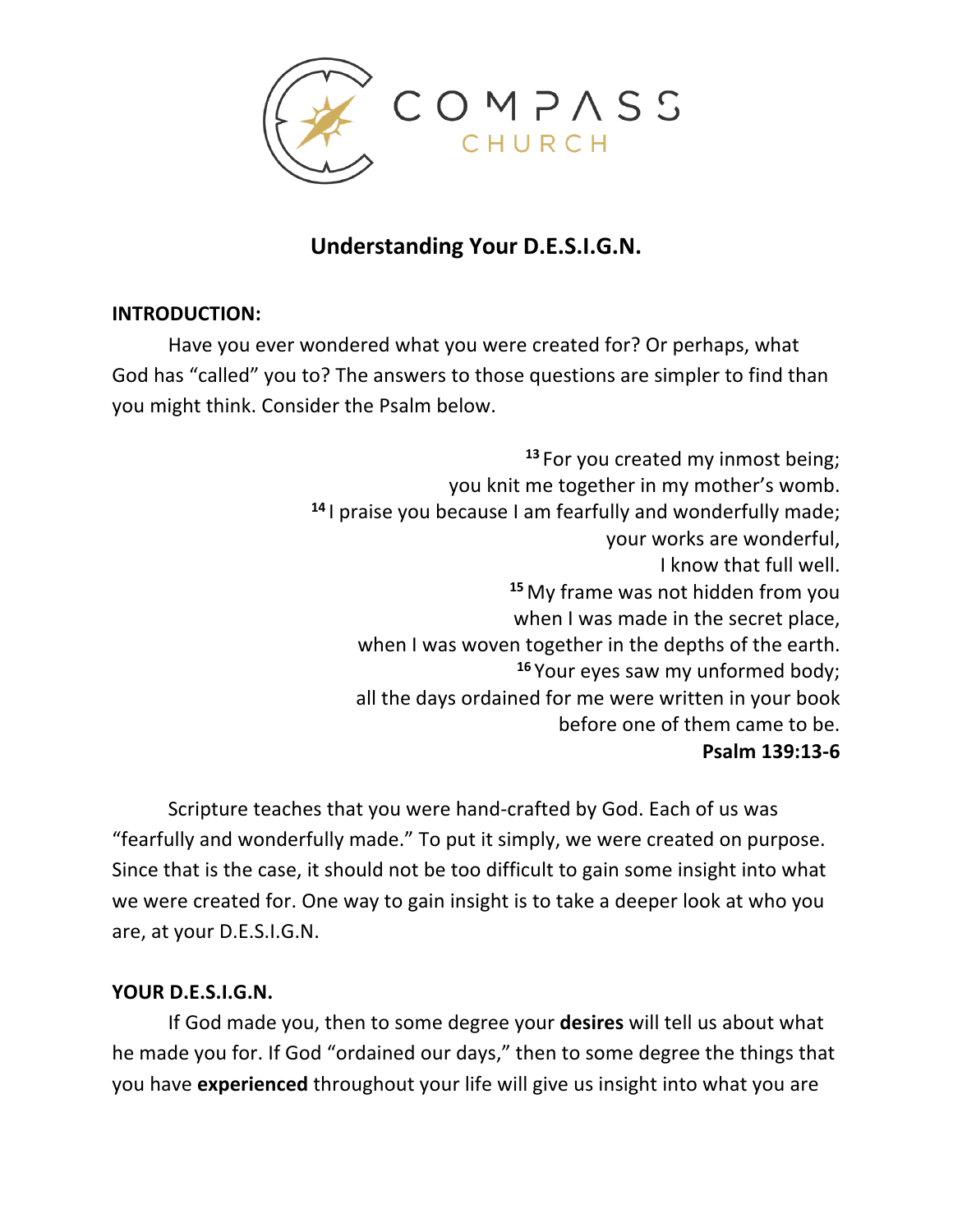

being prepared for. If God gives us **gifts of the spirit**, then those gifts will empower us to do what we were created to do. If God has called us to do a certain thing, then He might use the **input** of others point us in the right direction. If God designed a purpose into us, then when we are living that purpose we should **grow** exponentially. Lastly, if we are doing what God made us to do, then to some degree that thing should come **naturally** to us.

Therefore, if we were to take some time investigating each of these areas in your life it is possible, at the very least, that when they are all considered together, they will tell a story. A story about who you were made to be. A story about how all your desires, experiences, spiritual gifts, input from others, areas of growth, and your naturally abilities come together to help you do what you were created to do!

That is what the DESIGN Worksheet was created to for. To help you investigate who God created you to be. Or, what He created you to do!

#### **INSTRUCTIONS**

For each of the categories on the DESIGN Worksheet write down 5-10 answers as you think through your life. The more time and thought that you put into this process the more helpful the tool becomes.

**D** – List 5-10 the things you **desire** out of your life. What are your hopes, and dreams? Write them down. Be as specific as possible.

**E** – List 5-10 **experiences** in your life that have helped shape who you are. These can be good experiences, or difficult experiences. It does not matter what kind they are, as long as they played a role in shaping you.

**S** – List your top 3 **Spiritual Gifts**. If you do not know these, you will need to take a spiritual gift test. The test will help you identify the spiritual gifts that you have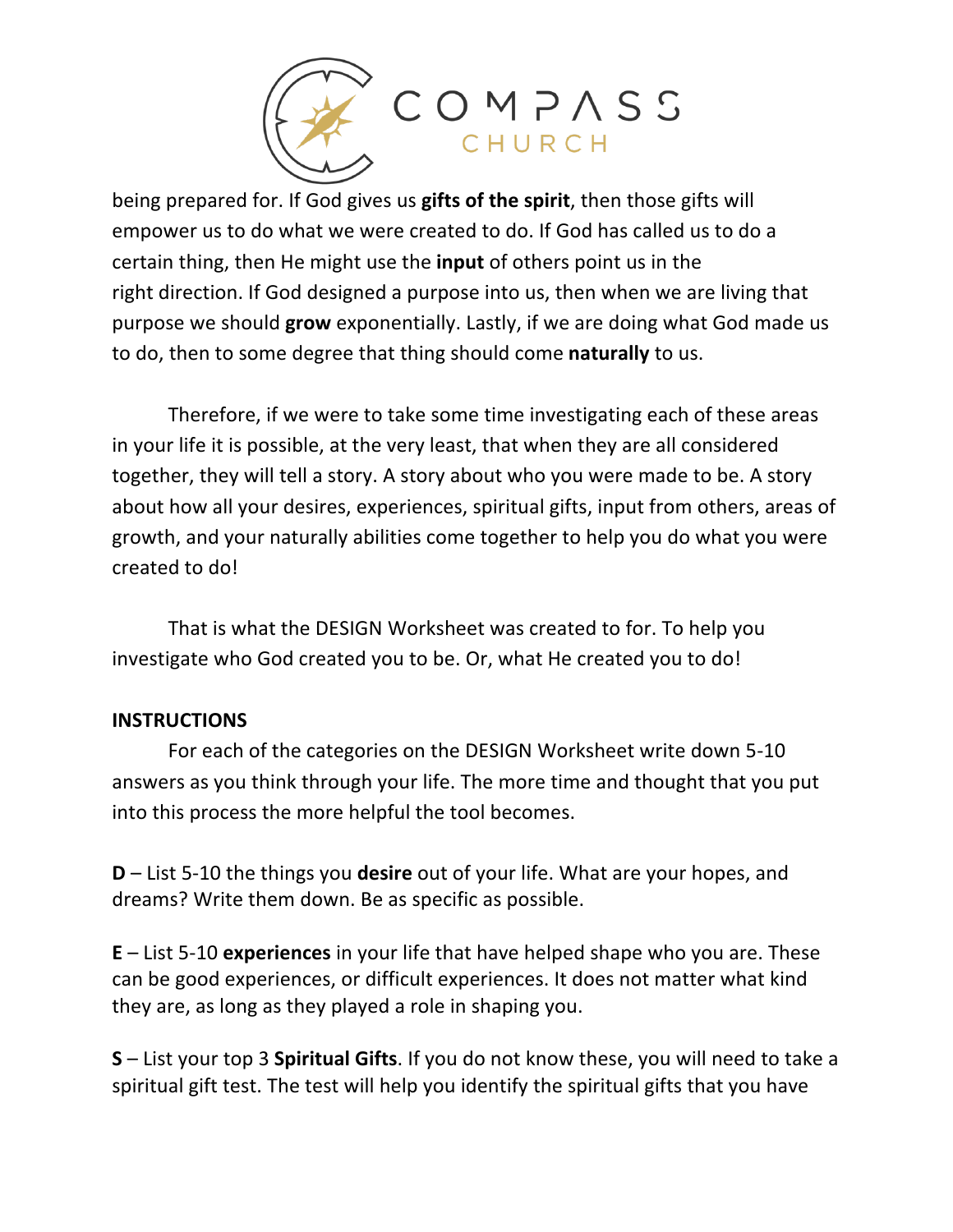

been given by God. These gifts were given to you on purpose. God gave them to you to empower you to do what he has created you to do!

**I** – List 5-10 things that people have said to you throughout your life concerning what you are, or might be good at. Perhaps someone at some point came up to you and said, "You should consider being a teacher, you'd be great at it!" Or perhaps someone had a "word from the Lord" and spoke it over you. Whatever you can think of here in terms of **input** that people have given you could be helpful.

**G** – List 5-10 things that you have done or experienced that have caused you to **grow**. This will feel very similar to the **experiences** section above. But rather on focusing on what experiences shaped you, focus more on what has specifically helped you grow the most throughout your life.

**N** – List 5-10 things that you do that come **natural** to you. Things that you don't have to work very hard at because you are naturally gifted at doing them. This can be anything (ex: fishing, a sport, caring for the hurting, baking, art, music, math, etc.).

Once you have completed the worksheet. Set a meeting with some trusted advisors, mentors, or friends. Have them look at the worksheet with you. Together look for themes that overlap as you look at each category. Hopefully you will see something jumping off the page like leadership, caring for people, caring for kids, a love for ministry, etc. In some cases, you might even see more specific themes like teaching, missions, a love and gifting for theology, business, or building with your hands.

Finally, once you think you see a theme, consider how your spiritual gifts help you accomplish that potential calling. The spiritual gifts can be a great confirmation to a theme or calling that think you are seeing on the worksheet.